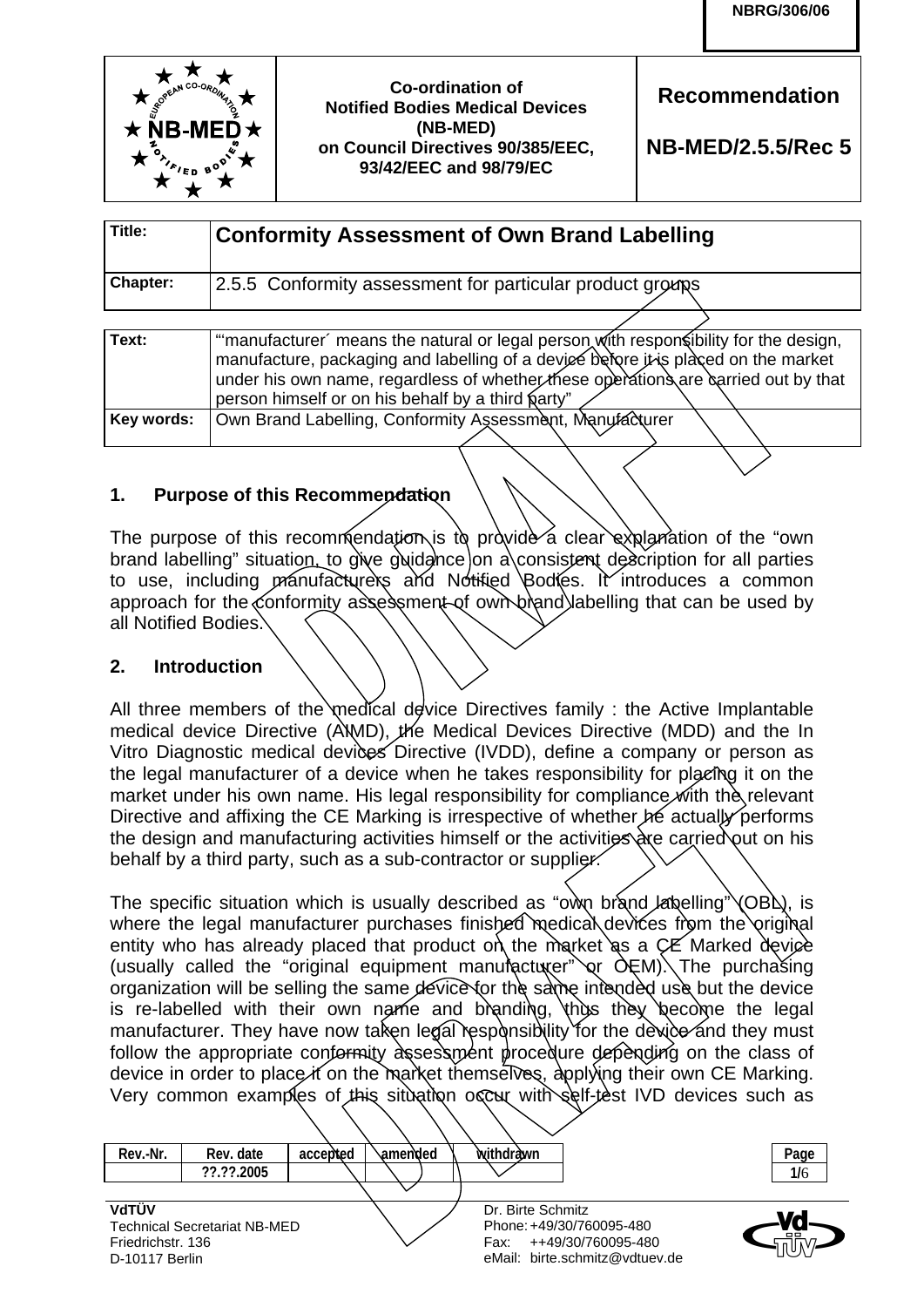

home use pregnancy tests or with medical devices such as contact lens or condoms.

In this situation, the "own brand labelling" manufacturer is basing the compliance of his device on the existing CE Marking compliance of the original manufacturer that he purchased the completed device from. The conformity assessment procedure he uses should take this existing approval into account. This recommendation is intended to provide guidance on what documentation should be held by an OBL manufacturer, which would be assessed by a Notified Body if required by the conformity procedure.

#### **3. Definitions and Explanations**

#### Definition of Legal Manufacturer – Article 1 of MDD and IVDD, AIMD

'Manufacturer´ means the natural or legal person with responsibility for the design, manufacture, packaging and labelling of a device before it is placed on the market under his own name, regardless of whether these operations are carried out by that person himself or on his behalf by a third party.

The obligations of this Directive to be met by manufacturers also apply to the natural or legal person who assembles, packages, processes, fully refurbishes and/ox labels one or more ready-made products and/or assigns to them their intended purpose as devices with a view to their being placed on the market under hig own name.

#### Description of "Own Brand Labelling" manufacturer

"Own brand labelling" manufacturer means the person or company re-labelling device with existing CE Marking from a third party with his own name (brand) without making any other changes to that device, thereby  $\frac{1}{2}$  aking responsibility for it as the legal manufacturer under the above definition. The term 'private label manufacturer" is also used to describe this situation.

# Explanation of what is NOT covered by the "own brand Nabelling" situation

There are other situations where a legal manufacturer may not actually carry out any design or manufacturing activities themselves, but have them performed by third parties on their behalf and they are placing it on the market for the first time  $($ sometimes called a "virtual" manufacturer). There may also be a situation where the legal manufacturer is purchasing finished devices to label with their own name but which have not already been CE Marked by the original manufacturer.

In these cases, the situation would not be described as "own brand labelling" as identified in this recommendation. This is simply the legal manufacturer taking responsibility for the device and he will have to follow the appropriate conformity assessment procedure defined in the applicable Directive for that class of device – there is no existing CE Marking approval to take into account so he must fully demonstrate compliance with the Directive requirements.

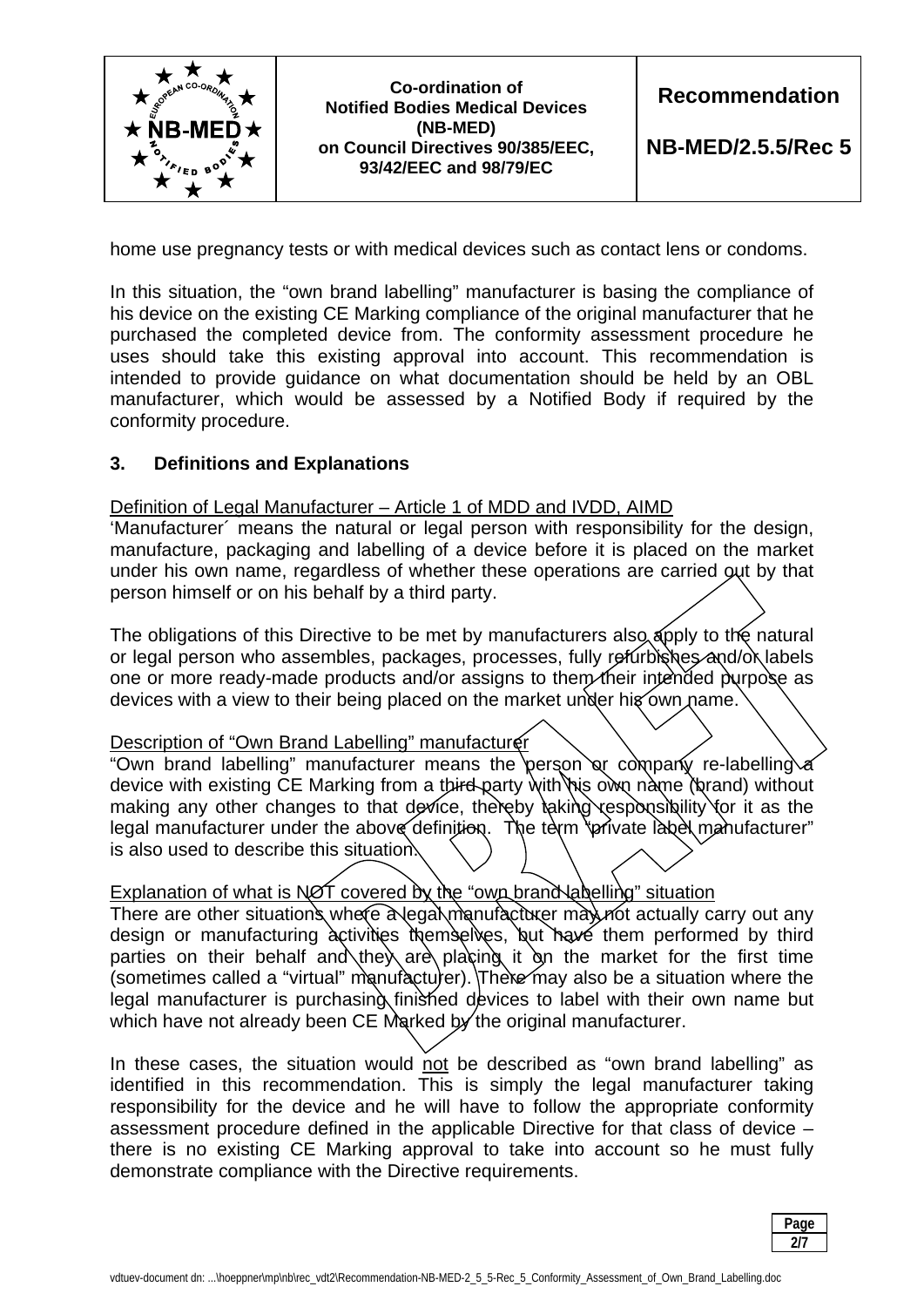

An example of the difference would be :

Where Notified Body intervention is required, an OBL manufacturer would simply have to demonstrate to the Notified Body that he has access to the technical documentation of the original manufacturer holding the existing CE Marking approval. It has already been assessed by a Notified Body so does not have to be assessed in full again.

For a legal manufacturer re-labelling a device with no existing CE Marking, the Notified Body would need to assess the full technical documentation for the device to verify compliance with the Directive.

# **4. Conformity Assessment Procedure**

The conformity assessment procedure will be defined by the Directive applying to the device (AIMD, MDD or IVDD) and according to the classification of the device. In all cases the requirements of the Directive apply to the legal manufacturer, regardless of the fact that he is "own brand labelling".

The conformity route will dictate whether the intervention of  $\alpha$  Notified Body is required. Where a Notified Body is involved and is seeking to verify the compliance to the Directive then he must take into account the existing conformity approval for  $CE$ Marking and amend the assessment accordingly.

This guidance therefore gives general principles that should apply to all appropriate conformity routes.

# **5. Documentation required by Notified Body**

The conformity assessment relating to the device itself will consist of verifying that the existing CE Marking conformity approval held  $\delta x$  the  $\delta$ EM manufacturer (the "third party" providing the device to the "own brand labelling" manufacturer) is valid and current, and that the device in question is the same device. The assessment therefore needs to cover sufficient documentation to demonstrate this, including (but not limited to) :

- Declaration of Conformity from "own brand labelling" manufacturer
- Index for technical documentation / design dossier (version/date), listing supporting documents such as reference to OEM manufacturer's Technical File
- Copies of the current CE Marking conformity approval and quality systems approval (if applicable) from the original CE Marking manufacturer of the device, including last assessment reports from their Notified Body if possible, and a copy of their Declaration of Conformity

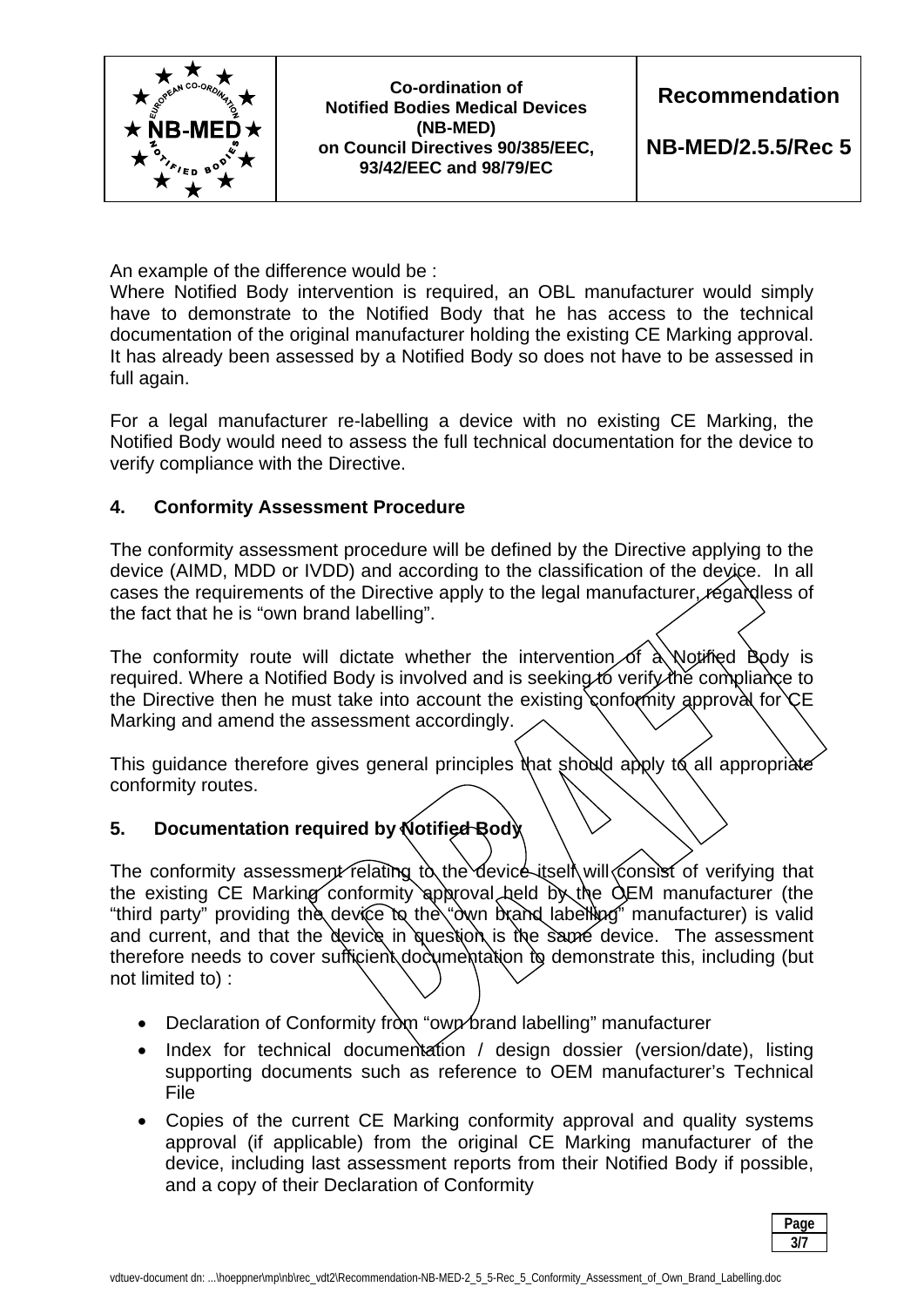

**Recommendation** 

**NB-MED/2.5.5/Rec 5**

- Contract agreement between "own brand labelling" manufacturer and the original CE Marking manufacturer. This should include :
	- $\triangleright$  clear identification of the devices covered, product specifications
	- OEM manufacturer will maintain his CE Marking and quality system approvals, and notify of any certificate withdrawal or change
	- $\triangleright$  OEM manufacturer to provide notification of significant changes / vigilance reports / product recalls and corrective actions taken
	- access to technical documentation for OBL manufacturer or at least direct access for regulatory parties such as the Notified Body or Competent Authorities
	- OEM manufacturer to maintain the records and other documentation relating to the batches being "own brand labelled" for an agreed period of time
- Labelling, including packaging information and instructions for use
- Copy of the OEM manufacturer's device Instructions for Use packaging, to allow confirmation that the same claims are being made for the device

The conformity assessment will also need to cover the mandatory quality system requirements to ensure that the "own brand labelling" manutecture can meet the Directive obligations as the legal manufacturer, including documents for

- Vigilance and Post Market Surveillance procedures
- procedures for labelling of the device and display of the  $CE$  marking.
- procedure to prepare and review a Declaration of Conformity
- process to identify what is a significant) change and what should be notified to the Notified Body,
- procedures for registration with Competent Authorities according to Article 10 (98/79/EC) or Article 14 (93/42/EEC)
- process for selection and control of the  $\alpha$ EM manufacturer, demonstrating responsibility for design, manufacture and labeling of the product

Any additional activities carried out by the OBL manufacturer within the context of "own brand labelling" would also be subject to assessment by the Notified Body and appropriate relevant procedures/ documented processes should be provided, for example actual re-labelling of devices.

Where the classification requires conformity assessment by a full quality assurance route, the OBL manufacturer will need to demonstrate 'design control' procedures, even though in effect they have sub-contracted the design activities

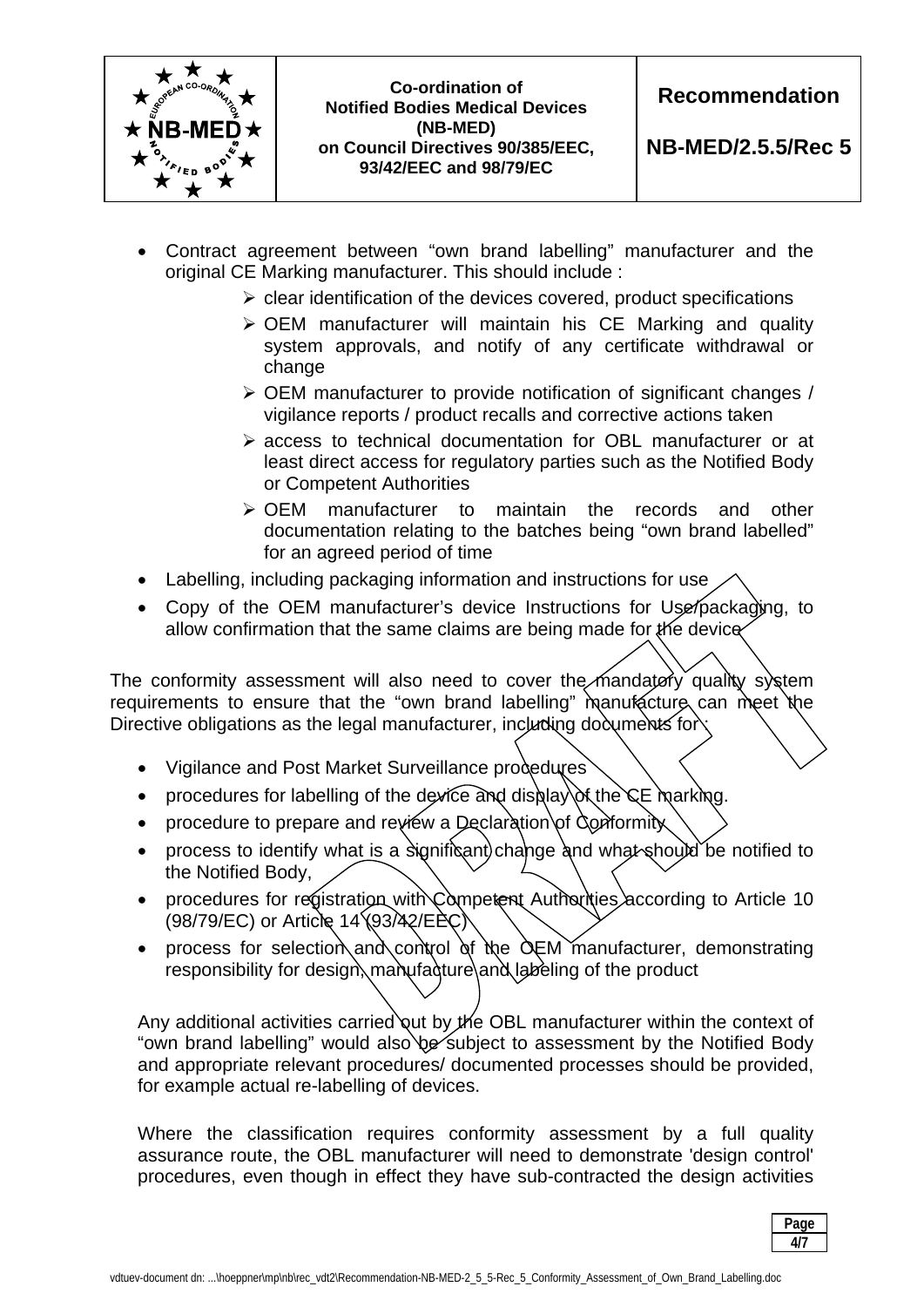

**Recommendation** 

**NB-MED/2.5.5/Rec 5**

to the original manufacturer.

## **6. Surveillance**

The requirements for surveillance under the appropriate Directive apply to "own brand labelling" manufacturers. Depending upon the specific conformity assessment procedure, the "own brand labelling" manufacturer will be required to supply information at regular intervals to demonstrate continuing compliance:

- confirmation that the OBL/OEM agreement is still in place and unchanged
- confirmation that the OEM manufacturer still has a valid conformity certificate / quality system certificate for the products covered and that product range/scope has not changed
- no significant changes to the devices
- confirmation that vigilance reports have been correctly dealt with

For List A IVD's, the "own brand labelling" manufacturer will still need to comply with IVDD Annex IV para 6 and provide the relevant reports and tests for verification of manufactured product for each batch to be placed on the market,  $a\lambda$  agreed with his Notified Body.

 **Page 1 5/7**